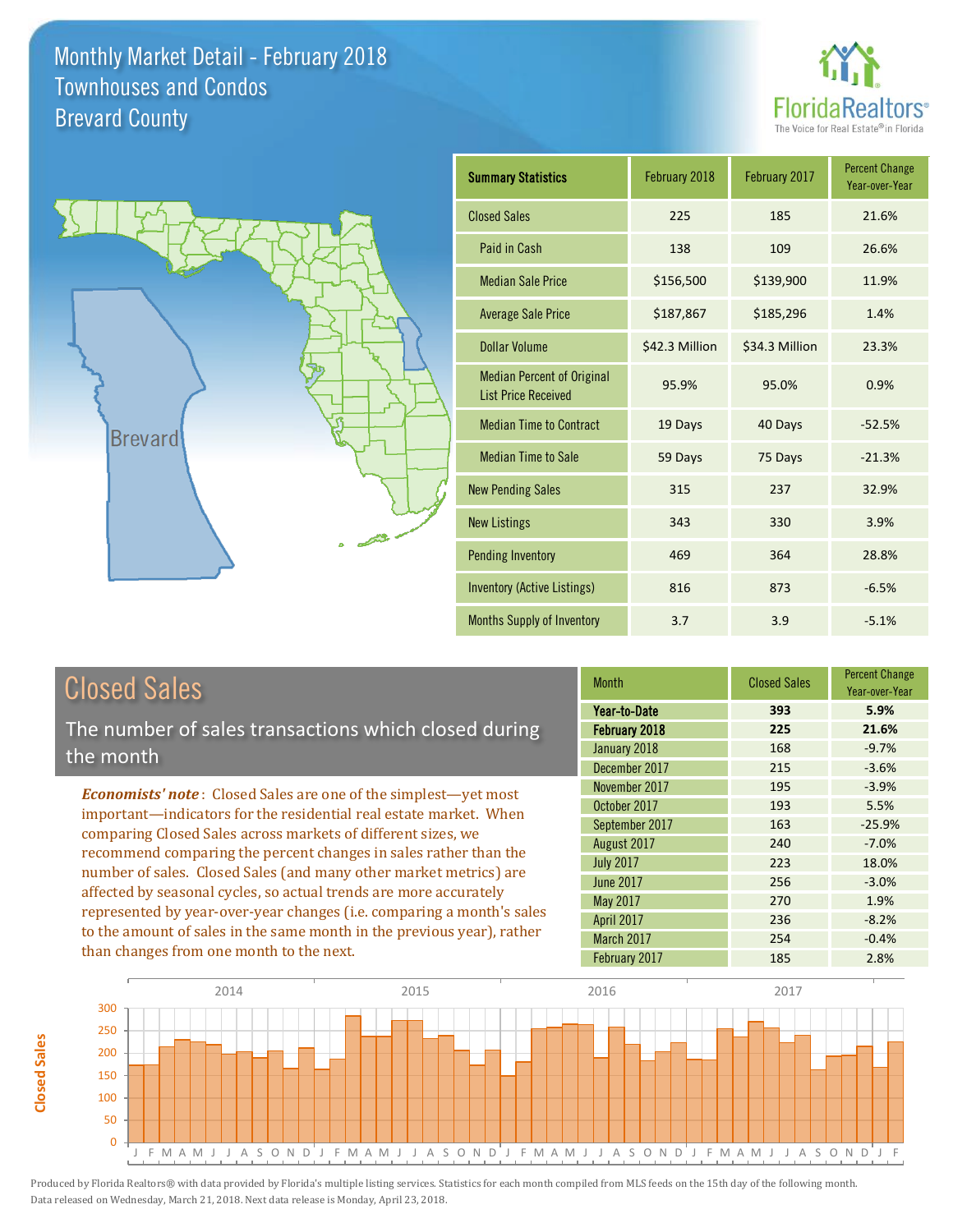this statistic should be interpreted with care.



130 -5.8%

| Cash Sales                                                                     | <b>Month</b>     | <b>Cash Sales</b> | <b>Percent Change</b><br>Year-over-Year |
|--------------------------------------------------------------------------------|------------------|-------------------|-----------------------------------------|
|                                                                                | Year-to-Date     | 227               | 1.8%                                    |
| The number of Closed Sales during the month in which                           | February 2018    | 138               | 26.6%                                   |
|                                                                                | January 2018     | 89                | $-21.9%$                                |
| buyers exclusively paid in cash                                                | December 2017    | 106               | $-20.3%$                                |
|                                                                                | November 2017    | 109               | $-8.4%$                                 |
|                                                                                | October 2017     | 100               | 7.5%                                    |
| <b>Economists' note:</b> Cash Sales can be a useful indicator of the extent to | September 2017   | 76                | $-43.7%$                                |
| which investors are participating in the market. Why? Investors are            | August 2017      | 115               | $-23.3%$                                |
| far more likely to have the funds to purchase a home available up front,       | <b>July 2017</b> | 112               | 12.0%                                   |
| whereas the typical homebuyer requires a mortgage or some other                | June 2017        | 132               | $-6.4%$                                 |
| form of financing. There are, of course, many possible exceptions, so          | May 2017         | 140               | $-8.5%$                                 |

J F M A M J J A S O N D J F M A M J J A S O N D J F M A M J J A S O N D J F M A M J J A S O N D J F  $\Omega$ 50 100 150 200 250 2014 2015 2016 2017

## Cash Sales as a Percentage of Closed Sales

The percentage of Closed Sales during the month which were Cash Sales

*Economists' note* : This statistic is simply another way of viewing Cash Sales. The remaining percentages of Closed Sales (i.e. those not paid fully in cash) each month involved some sort of financing, such as mortgages, owner/seller financing, assumed loans, etc.

| <b>Month</b>      | <b>Percent of Closed</b> | <b>Percent Change</b> |
|-------------------|--------------------------|-----------------------|
|                   | Sales Paid in Cash       | Year-over-Year        |
| Year-to-Date      | 57.8%                    | $-3.8%$               |
| February 2018     | 61.3%                    | 4.1%                  |
| January 2018      | 53.0%                    | $-13.5%$              |
| December 2017     | 49.3%                    | $-17.3%$              |
| November 2017     | 55.9%                    | $-4.6%$               |
| October 2017      | 51.8%                    | 2.0%                  |
| September 2017    | 46.6%                    | $-24.1%$              |
| August 2017       | 47.9%                    | $-17.6%$              |
| <b>July 2017</b>  | 50.2%                    | $-5.1%$               |
| <b>June 2017</b>  | 51.6%                    | $-3.4%$               |
| <b>May 2017</b>   | 51.9%                    | $-10.1%$              |
| April 2017        | 55.1%                    | 2.6%                  |
| <b>March 2017</b> | 59.4%                    | 4.4%                  |
| February 2017     | 58.9%                    | $-5.3%$               |

February 2017 109 109 -2.7%

March 2017 151 4.1%

April 2017

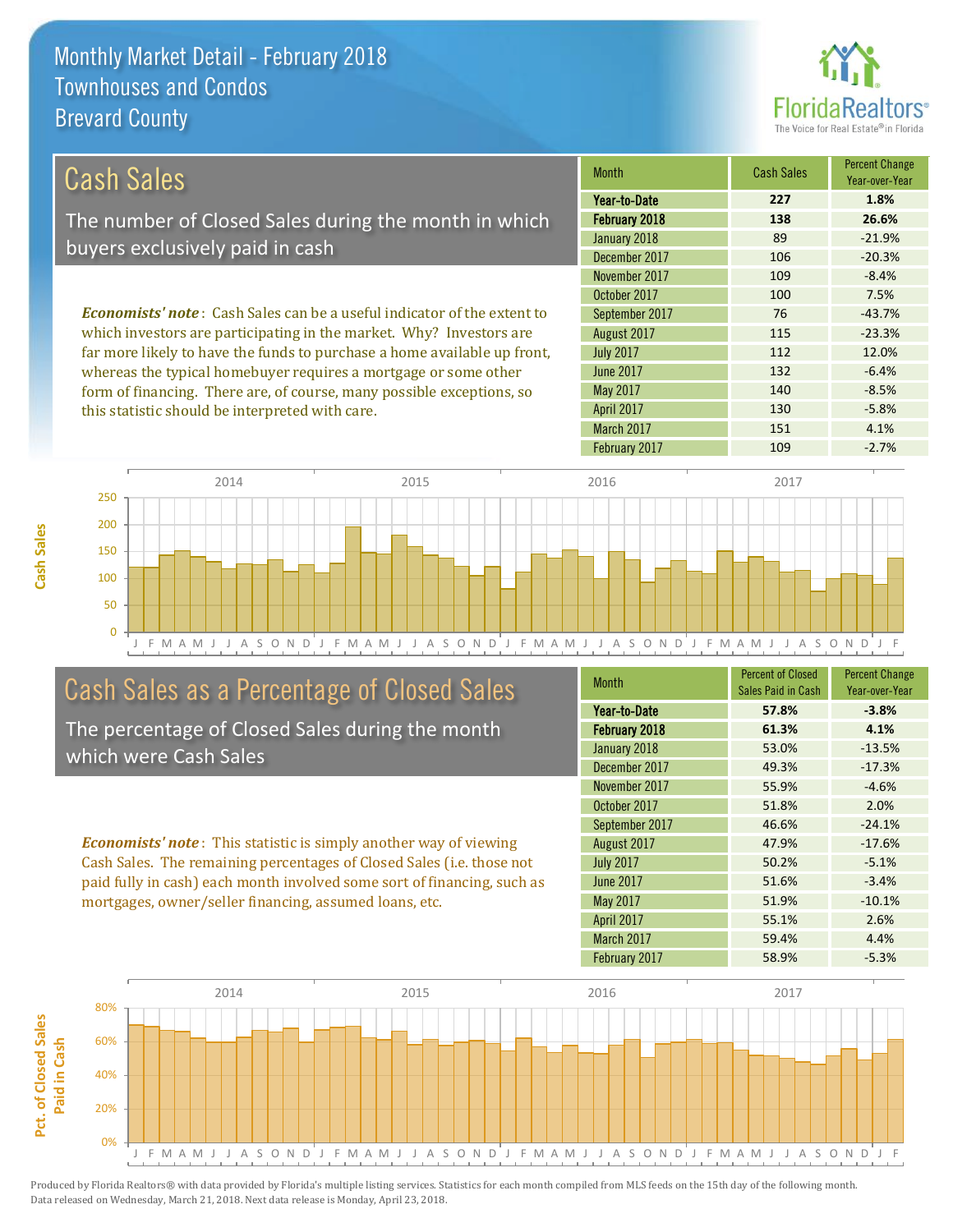

| <b>Median Sale Price</b>                                                  | <b>Month</b>      | <b>Median Sale Price</b> | <b>Percent Change</b><br>Year-over-Year |
|---------------------------------------------------------------------------|-------------------|--------------------------|-----------------------------------------|
|                                                                           | Year-to-Date      | \$155,000                | 9.9%                                    |
| The median sale price reported for the month (i.e. 50%                    | February 2018     | \$156,500                | 11.9%                                   |
| of sales were above and 50% of sales were below)                          | January 2018      | \$149,950                | 4.9%                                    |
|                                                                           | December 2017     | \$175,000                | 20.7%                                   |
|                                                                           | November 2017     | \$160,000                | 12.7%                                   |
| <b>Economists' note:</b> Median Sale Price is our preferred summary       | October 2017      | \$160,000                | 8.8%                                    |
| statistic for price activity because, unlike Average Sale Price, Median   | September 2017    | \$163,000                | 17.5%                                   |
| Sale Price is not sensitive to high sale prices for small numbers of      | August 2017       | \$153,125                | $-0.6%$                                 |
| homes that may not be characteristic of the market area. Keep in mind     | <b>July 2017</b>  | \$161,000                | 15.0%                                   |
| that median price trends over time are not always solely caused by        | June 2017         | \$154,250                | $-0.2%$                                 |
| changes in the general value of local real estate. Median sale price only | May 2017          | \$162,500                | 16.1%                                   |
| reflects the values of the homes that sold each month, and the mix of     | <b>April 2017</b> | \$160,000                | 14.3%                                   |
| the types of homes that sell can change over time.                        | March 2017        | \$150,000                | 8.7%                                    |
|                                                                           | February 2017     | \$139,900                | $-2.3%$                                 |
|                                                                           |                   |                          |                                         |
| 2014<br>2015                                                              | 2016              | 2017                     |                                         |
| \$200K                                                                    |                   |                          |                                         |



## Average Sale Price

The average sale price reported for the month (i.e. total sales in dollars divided by the number of sales)

*Economists' note* : Usually, we prefer Median Sale Price over Average Sale Price as a summary statistic for home prices. However, Average Sale Price does have its uses—particularly when it is analyzed alongside the Median Sale Price. For one, the relative difference between the two statistics can provide some insight into the market for higher-end homes in an area.

| <b>Month</b>      | <b>Average Sale Price</b> | <b>Percent Change</b><br>Year-over-Year |
|-------------------|---------------------------|-----------------------------------------|
| Year-to-Date      | \$193,339                 | 7.9%                                    |
| February 2018     | \$187,867                 | 1.4%                                    |
| January 2018      | \$200,668                 | 15.8%                                   |
| December 2017     | \$209,241                 | 16.6%                                   |
| November 2017     | \$195,423                 | 2.3%                                    |
| October 2017      | \$192,117                 | 6.0%                                    |
| September 2017    | \$193,875                 | 1.9%                                    |
| August 2017       | \$180,092                 | $-5.2%$                                 |
| <b>July 2017</b>  | \$188,234                 | $-2.3%$                                 |
| <b>June 2017</b>  | \$183,208                 | $-4.0%$                                 |
| May 2017          | \$188,995                 | 2.9%                                    |
| <b>April 2017</b> | \$208,256                 | 10.9%                                   |
| March 2017        | \$190,840                 | 2.5%                                    |
| February 2017     | \$185,296                 | $-1.3%$                                 |



Produced by Florida Realtors® with data provided by Florida's multiple listing services. Statistics for each month compiled from MLS feeds on the 15th day of the following month. Data released on Wednesday, March 21, 2018. Next data release is Monday, April 23, 2018.

**Average Sale Price**

**Average Sale Price**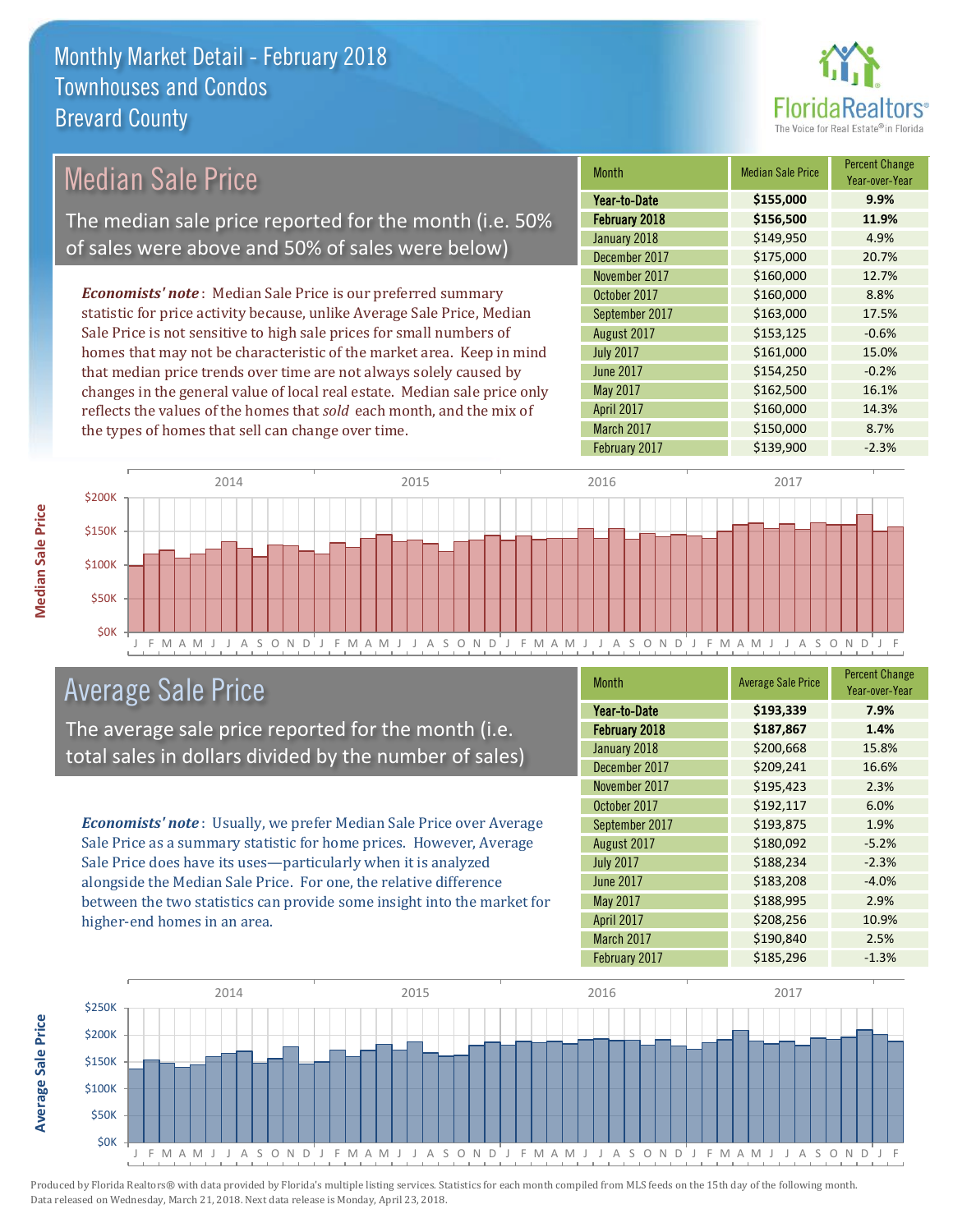

## Dollar Volume

The sum of the sale prices for all sales which closed during the month

*Economists' note* : Dollar Volume is simply the sum of all sale prices in a given time period, and can quickly be calculated by multiplying Closed Sales by Average Sale Price. It is a strong indicator of the health of the real estate industry in a market, and is of particular interest to real estate professionals, investors, analysts, and government agencies. Potential home sellers and home buyers, on the other hand, will likely be better served by paying attention to trends in the two components of Dollar Volume (i.e. sales and prices) individually.

| <b>Month</b>      | Dollar Volume  | <b>Percent Change</b><br>Year-over-Year |
|-------------------|----------------|-----------------------------------------|
| Year-to-Date      | \$76.0 Million | 14.3%                                   |
| February 2018     | \$42.3 Million | 23.3%                                   |
| January 2018      | \$33.7 Million | 4.6%                                    |
| December 2017     | \$45.0 Million | 12.4%                                   |
| November 2017     | \$38.1 Million | $-1.8%$                                 |
| October 2017      | \$37.1 Million | 11.8%                                   |
| September 2017    | \$31.6 Million | $-24.5%$                                |
| August 2017       | \$43.2 Million | $-11.8%$                                |
| <b>July 2017</b>  | \$42.0 Million | 15.2%                                   |
| <b>June 2017</b>  | \$46.9 Million | $-6.9%$                                 |
| May 2017          | \$51.0 Million | 4.8%                                    |
| April 2017        | \$49.1 Million | 1.9%                                    |
| <b>March 2017</b> | \$48.5 Million | 2.1%                                    |
| February 2017     | \$34.3 Million | 1.4%                                    |



## Median Percent of Original List Price Received

The median of the sale price (as a percentage of the original list price) across all properties selling during the month

*Economists' note* : The Median Percent of Original List Price Received is useful as an indicator of market recovery, since it typically rises as buyers realize that the market may be moving away from them and they need to match the selling price (or better it) in order to get a contract on the house. This is usually the last measure to indicate a market has shifted from down to up, so it is what we would call a *lagging* indicator.

| <b>Month</b>     | Med. Pct. of Orig.<br><b>List Price Received</b> | <b>Percent Change</b><br>Year-over-Year |
|------------------|--------------------------------------------------|-----------------------------------------|
|                  |                                                  |                                         |
| Year-to-Date     | 95.6%                                            | 0.6%                                    |
| February 2018    | 95.9%                                            | 0.9%                                    |
| January 2018     | 95.5%                                            | 0.7%                                    |
| December 2017    | 95.9%                                            | 0.8%                                    |
| November 2017    | 95.2%                                            | 1.3%                                    |
| October 2017     | 95.3%                                            | 0.4%                                    |
| September 2017   | 95.2%                                            | 0.2%                                    |
| August 2017      | 96.1%                                            | 1.4%                                    |
| <b>July 2017</b> | 95.3%                                            | 0.5%                                    |
| <b>June 2017</b> | 94.7%                                            | $-0.2%$                                 |
| May 2017         | 95.3%                                            | $-0.1%$                                 |
| April 2017       | 95.5%                                            | 1.0%                                    |
| March 2017       | 95.2%                                            | 0.4%                                    |
| February 2017    | 95.0%                                            | $-0.3%$                                 |



Produced by Florida Realtors® with data provided by Florida's multiple listing services. Statistics for each month compiled from MLS feeds on the 15th day of the following month. Data released on Wednesday, March 21, 2018. Next data release is Monday, April 23, 2018.

**Med. Pct. of Orig.** 

Med. Pct. of Orig.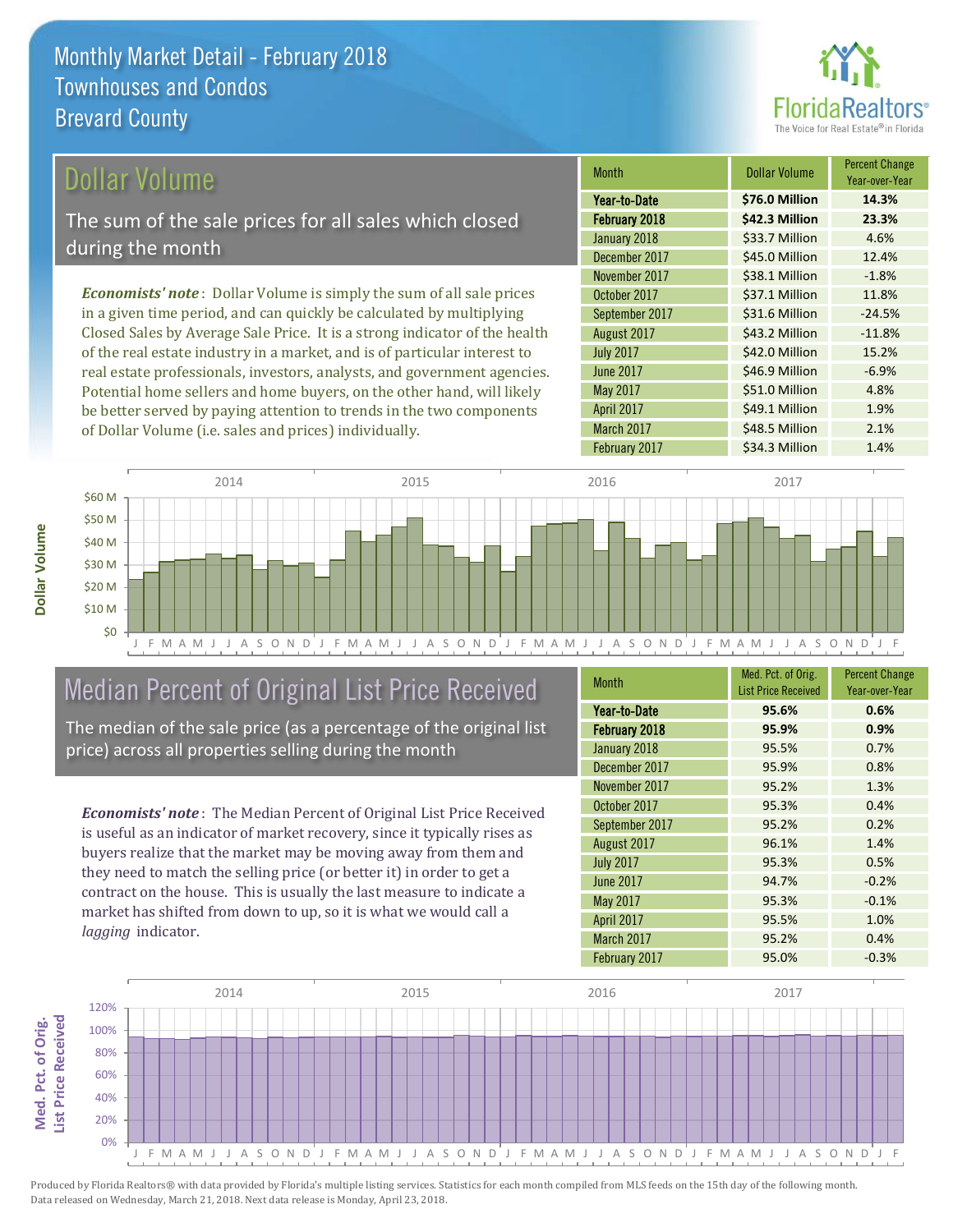

## Median Time to Contract

The median number of days between the listing date and contract date for all Closed Sales during the month

*Economists' note* : Like Time to Sale, Time to Contract is a measure of the length of the home selling process calculated for sales which closed during the month. The difference is that Time to Contract measures the number of days between the initial listing of a property and the signing of the contract which eventually led to the closing of the sale. When the gap between Median Time to Contract and Median Time to Sale grows, it is usually a sign of longer closing times and/or declining numbers of cash sales.

| <b>Month</b>     | <b>Median Time to</b><br>Contract | <b>Percent Change</b><br>Year-over-Year |
|------------------|-----------------------------------|-----------------------------------------|
| Year-to-Date     | 27 Days                           | $-22.9%$                                |
| February 2018    | 19 Days                           | $-52.5%$                                |
| January 2018     | 38 Days                           | 22.6%                                   |
| December 2017    | 34 Days                           | 54.5%                                   |
| November 2017    | 44 Days                           | 7.3%                                    |
| October 2017     | 38 Days                           | 35.7%                                   |
| September 2017   | 31 Days                           | $-27.9%$                                |
| August 2017      | 31 Days                           | $-22.5%$                                |
| <b>July 2017</b> | 27 Days                           | $-15.6%$                                |
| <b>June 2017</b> | 29 Days                           | $-17.1%$                                |
| May 2017         | 31 Days                           | $-11.4%$                                |
| April 2017       | 28 Days                           | $-26.3%$                                |
| March 2017       | 29 Days                           | $-25.6%$                                |
| February 2017    | 40 Days                           | $-7.0%$                                 |



## Median Time to Sale

**Median Time to** 

**Median Time to** 

The median number of days between the listing date and closing date for all Closed Sales during the month

*Economists' note* : Time to Sale is a measure of the length of the home selling process, calculated as the number of days between the initial listing of a property and the closing of the sale. *Median* Time to Sale is the amount of time the "middle" property selling this month was on the market. That is, 50% of homes selling this month took *less* time to sell, and 50% of homes took *more* time to sell. Median Time to Sale gives a more accurate picture than Average Time to Sale, which can be skewed upward by small numbers of properties taking an abnormally long time to sell.

| <b>Month</b>     | <b>Median Time to Sale</b> | <b>Percent Change</b><br>Year-over-Year |
|------------------|----------------------------|-----------------------------------------|
| Year-to-Date     | 66 Days                    | $-7.0%$                                 |
| February 2018    | 59 Days                    | $-21.3%$                                |
| January 2018     | 74 Days                    | 12.1%                                   |
| December 2017    | 74 Days                    | 19.4%                                   |
| November 2017    | 77 Days                    | $-8.3%$                                 |
| October 2017     | 74 Days                    | $-3.9%$                                 |
| September 2017   | 74 Days                    | $-7.5%$                                 |
| August 2017      | 67 Days                    | $-9.5%$                                 |
| <b>July 2017</b> | 70 Days                    | $-5.4%$                                 |
| <b>June 2017</b> | 62 Days                    | $-25.3%$                                |
| May 2017         | 71 Days                    | $-7.8%$                                 |
| April 2017       | 69 Days                    | $-10.4%$                                |
| March 2017       | 70 Days                    | $-7.9%$                                 |
| February 2017    | 75 Days                    | $-15.7%$                                |

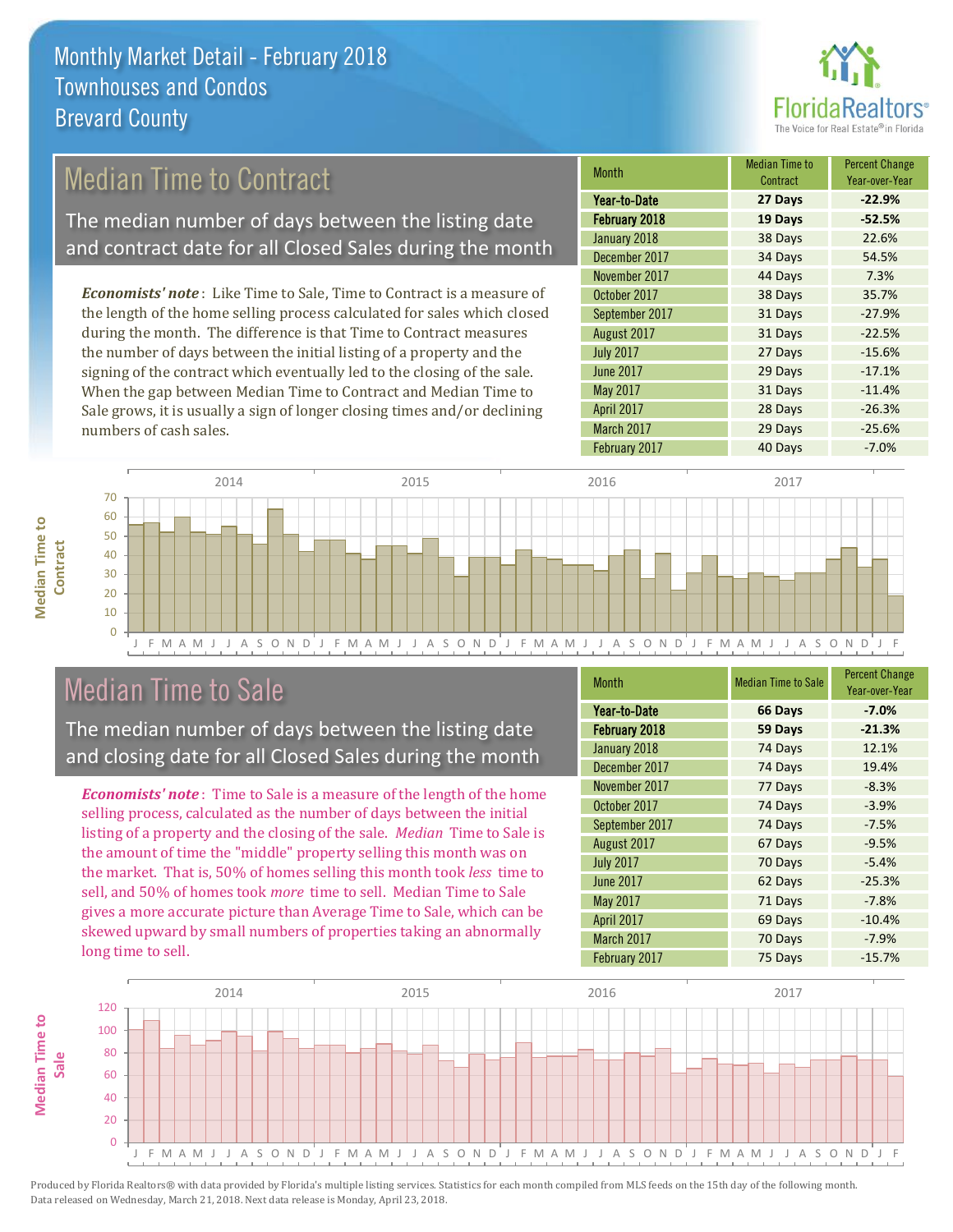

| <b>New Pending Sales</b>                                                       | <b>Month</b>     | <b>New Pending Sales</b> | <b>Percent Change</b><br>Year-over-Year |
|--------------------------------------------------------------------------------|------------------|--------------------------|-----------------------------------------|
|                                                                                | Year-to-Date     | 578                      | 17.2%                                   |
| The number of listed properties that went under                                | February 2018    | 315                      | 32.9%                                   |
| contract during the month                                                      | January 2018     | 263                      | 2.7%                                    |
|                                                                                | December 2017    | 192                      | $-9.9%$                                 |
|                                                                                | November 2017    | 222                      | 2.3%                                    |
| <b>Economists' note</b> : Because of the typical length of time it takes for a | October 2017     | 214                      | 51.8%                                   |
| sale to close, economists consider Pending Sales to be a decent                | September 2017   | 153                      | $-35.7%$                                |
| indicator of potential future Closed Sales. It is important to bear in         | August 2017      | 269                      | $-0.4%$                                 |
| mind, however, that not all Pending Sales will be closed successfully.         | <b>July 2017</b> | 245                      | $-5.0%$                                 |
| So, the effectiveness of Pending Sales as a future indicator of Closed         | June 2017        | 247                      | 7.9%                                    |

J F M A M J J A S O N D J F M A M J J A S O N D J F M A M J J A S O N D J F M A M J J A S O N D J F 0 50 100 150 200 250 300 350 2014 2015 2016 2017

# New Listings

**New Listings**

**Pending Sales**

Pending Sales

distressed properties for sale.

The number of properties put onto the market during the month

Sales is susceptible to changes in market conditions such as the availability of financing for homebuyers and the inventory of

*Economists' note* : New Listings tend to rise in delayed response to increasing prices, so they are often seen as a lagging indicator of market health. As prices rise, potential sellers raise their estimations of value—and in the most recent cycle, rising prices have freed up many potential sellers who were previously underwater on their mortgages. Note that in our calculations, we take care to not include properties that were recently taken off the market and quickly relisted, since these are not really *new* listings.

| Month            | <b>New Listings</b> | <b>Percent Change</b><br>Year-over-Year |
|------------------|---------------------|-----------------------------------------|
| Year-to-Date     | 727                 | 9.3%                                    |
| February 2018    | 343                 | 3.9%                                    |
| January 2018     | 384                 | 14.6%                                   |
| December 2017    | 221                 | $-0.5%$                                 |
| November 2017    | 257                 | $-4.5%$                                 |
| October 2017     | 254                 | 18.7%                                   |
| September 2017   | 166                 | $-36.4%$                                |
| August 2017      | 303                 | 24.2%                                   |
| <b>July 2017</b> | 297                 | 16.5%                                   |
| <b>June 2017</b> | 253                 | $-9.6%$                                 |
| May 2017         | 318                 | 18.7%                                   |
| April 2017       | 322                 | $-0.3%$                                 |
| March 2017       | 297                 | $-4.2%$                                 |
| February 2017    | 330                 | 4.4%                                    |

May 2017 15.2% April 2017 264 264 4.8% March 2017 312 12.2% February 2017 237 -10.6%

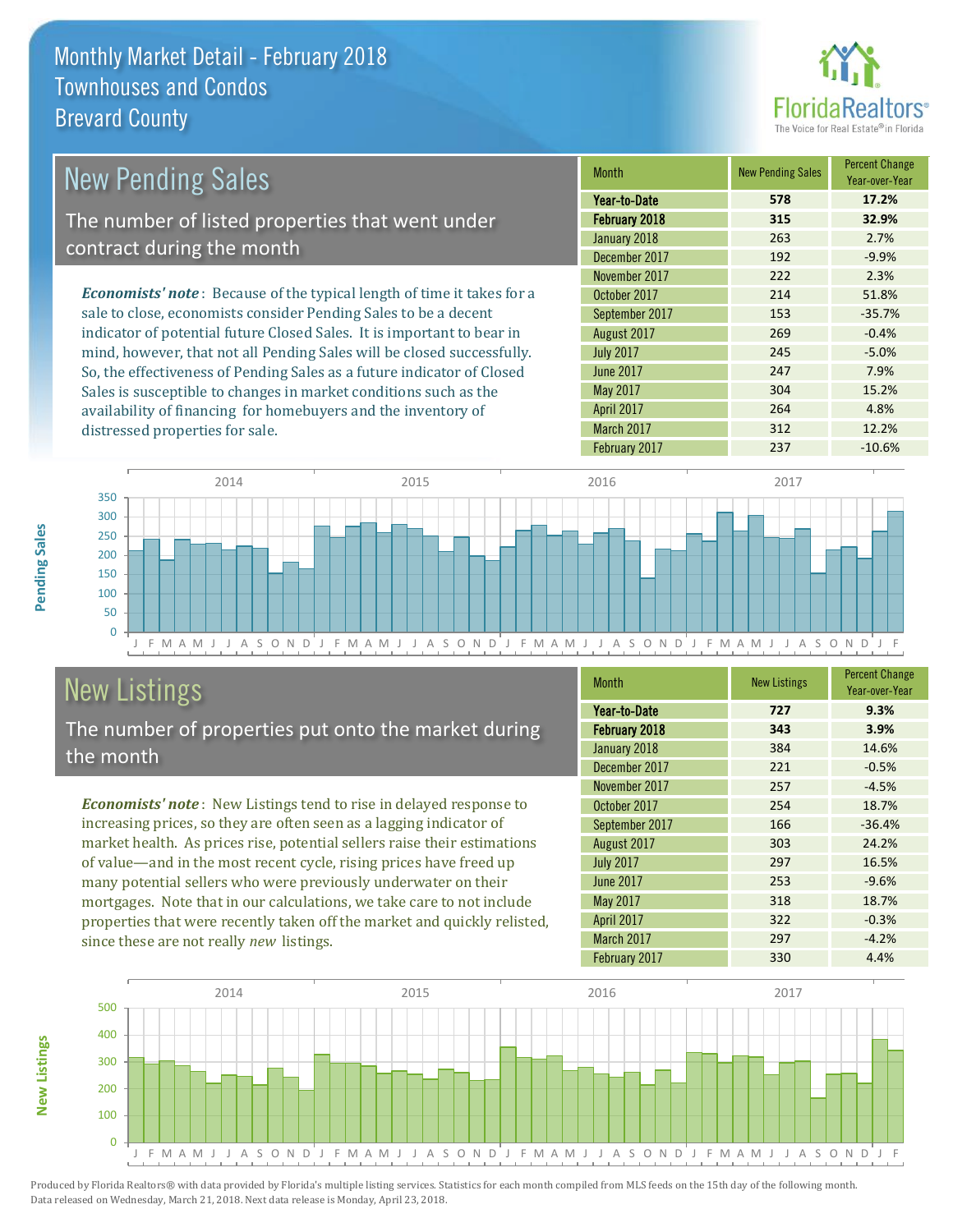

| Inventory (Active Listings)<br>The number of property listings active at the end of |                           |           |  |  |
|-------------------------------------------------------------------------------------|---------------------------|-----------|--|--|
|                                                                                     |                           | the month |  |  |
|                                                                                     |                           |           |  |  |
| Eggnamiatel nata: Thomasa a number of ways to define and solar late                 | November 2<br>October 201 |           |  |  |

*Economists' note* : There are a number of ways to define and calculate Inventory. Our method is to simply count the number of active listings on the last day of the month, and hold this number to compare with the same month the following year. Inventory rises when New Listings are outpacing the number of listings that go off-market (regardless of whether they actually sell). Likewise, it falls when New Listings aren't keeping up with the rate at which homes are going off-market.

| <b>Month</b>             | Inventory | <b>Percent Change</b><br>Year-over-Year |
|--------------------------|-----------|-----------------------------------------|
| <b>YTD (Monthly Avg)</b> | 818       | $-5.0%$                                 |
| February 2018            | 816       | $-6.5%$                                 |
| January 2018             | 820       | $-3.4%$                                 |
| December 2017            | 730       | $-6.9%$                                 |
| November 2017            | 751       | $-6.0%$                                 |
| October 2017             | 744       | 0.5%                                    |
| September 2017           | 739       | $-0.5%$                                 |
| August 2017              | 766       | 1.3%                                    |
| <b>July 2017</b>         | 772       | $-7.3%$                                 |
| <b>June 2017</b>         | 750       | $-11.7%$                                |
| May 2017                 | 792       | $-6.5%$                                 |
| April 2017               | 826       | $-11.3%$                                |
| March 2017               | 804       | $-8.5%$                                 |
| February 2017            | 873       | $-6.1%$                                 |



# Months Supply of Inventory

An estimate of the number of months it will take to deplete the current Inventory given recent sales rates

*Economists' note* : MSI is a useful indicator of market conditions. The benchmark for a balanced market (favoring neither buyer nor seller) is 5.5 months of inventory. Anything higher is traditionally a buyers' market, and anything lower is a sellers' market. There is no single accepted way of calculating MSI. A common method is to divide current Inventory by the most recent month's Closed Sales count, but this count is a usually poor predictor of future Closed Sales due to seasonal cycles. To eliminate seasonal effects, we use the 12-month average of monthly Closed Sales instead.

| Month                    | <b>Months Supply</b> | <b>Percent Change</b><br>Year-over-Year |
|--------------------------|----------------------|-----------------------------------------|
| <b>YTD (Monthly Avg)</b> | 3.8                  | $-2.6%$                                 |
| February 2018            | 3.7                  | $-5.1%$                                 |
| January 2018             | 3.8                  | 0.0%                                    |
| December 2017            | 3.3                  | $-8.3%$                                 |
| November 2017            | 3.4                  | $-5.6%$                                 |
| October 2017             | 3.4                  | 0.0%                                    |
| September 2017           | 3.4                  | 0.0%                                    |
| August 2017              | 3.4                  | 0.0%                                    |
| <b>July 2017</b>         | 3.4                  | $-10.5%$                                |
| June 2017                | 3.4                  | $-10.5%$                                |
| May 2017                 | 3.6                  | $-5.3%$                                 |
| April 2017               | 3.7                  | $-11.9%$                                |
| March 2017               | 3.6                  | $-10.0%$                                |
| February 2017            | 3.9                  | $-4.9%$                                 |

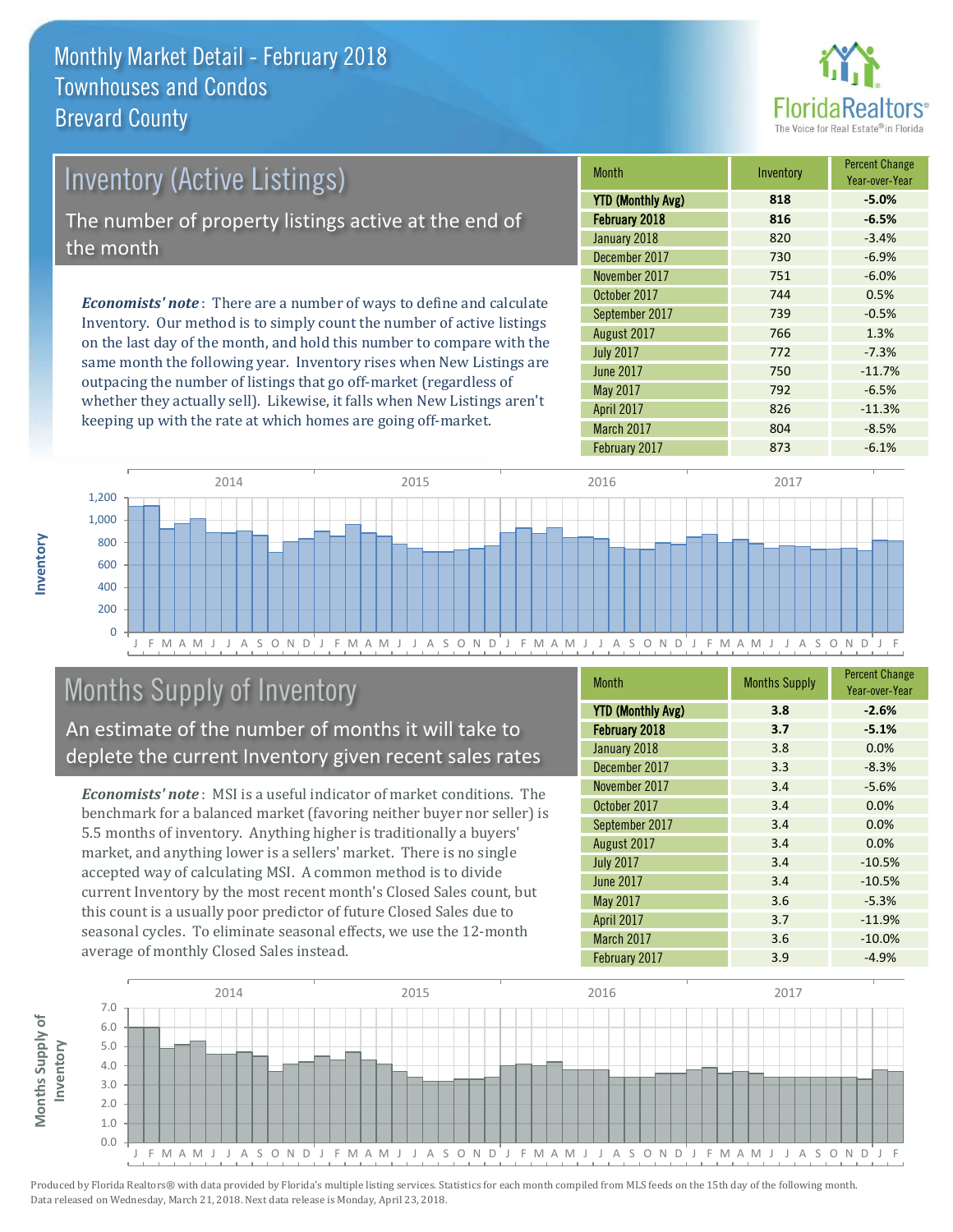

## Closed Sales by Sale Price

The number of sales transactions which closed during the month

*Economists' note:* Closed Sales are one of the simplest—yet most important—indicators for the residential real estate market. When comparing Closed Sales across markets of different sizes, we recommend comparing the percent changes in sales rather than the number of sales. Closed Sales (and many other market metrics) are affected by seasonal cycles, so actual trends are more accurately represented by year-over-year changes (i.e. comparing a month's sales to the amount of sales in the same month in the previous year), rather than changes from one month to the next.

| <b>Sale Price</b>     | <b>Closed Sales</b> | <b>Percent Change</b><br>Year-over-Year |
|-----------------------|---------------------|-----------------------------------------|
| Less than \$50,000    | 3                   | $-57.1%$                                |
| $$50,000 - $99,999$   | 59                  | 25.5%                                   |
| $$100,000 - $149,999$ | 41                  | $-14.6%$                                |
| $$150,000 - $199,999$ | 39                  | 39.3%                                   |
| \$200,000 - \$249,999 | 30                  | 57.9%                                   |
| \$250,000 - \$299,999 | 18                  | 157.1%                                  |
| \$300,000 - \$399,999 | 22                  | 22.2%                                   |
| \$400,000 - \$599,999 | 9                   | 12.5%                                   |
| \$600,000 - \$999,999 | 4                   | 100.0%                                  |
| \$1,000,000 or more   | ŋ                   | $-100.0\%$                              |



#### Median Time to Contract by Sale Price The median number of days between the listing date and contract date for all Closed Sales during the month

*Economists' note* : Like Time to Sale, Time to Contract is a measure of the length of the home selling process calculated for sales which closed during the month. The difference is that Time to Contract measures the number of days between the initial listing of a property and the signing of the contract which eventually led to the closing of the sale. When the gap between Median Time to Contract and Median Time to Sale grows, it is usually a sign of longer closing times and/or declining numbers of cash sales.

| <b>Sale Price</b>     | <b>Median Time to</b><br>Contract | <b>Percent Change</b><br>Year-over-Year |
|-----------------------|-----------------------------------|-----------------------------------------|
| Less than \$50,000    | 52 Days                           | 225.0%                                  |
| \$50,000 - \$99,999   | 13 Days                           | $-67.5%$                                |
| $$100,000 - $149,999$ | 35 Days                           | 34.6%                                   |
| \$150,000 - \$199,999 | 13 Days                           | $-64.9%$                                |
| \$200,000 - \$249,999 | 10 Days                           | $-85.7%$                                |
| \$250,000 - \$299,999 | 52 Days                           | $-43.5%$                                |
| \$300,000 - \$399,999 | 25 Days                           | $-63.2%$                                |
| \$400,000 - \$599,999 | 3 Days                            | $-94.4%$                                |
| \$600,000 - \$999,999 | 52 Days                           | $-84.5%$                                |
| \$1,000,000 or more   | (No Sales)                        | N/A                                     |



Produced by Florida Realtors® with data provided by Florida's multiple listing services. Statistics for each month compiled from MLS feeds on the 15th day of the following month. Data released on Wednesday, March 21, 2018. Next data release is Monday, April 23, 2018.

**Median Time to Contract**

**Median Time to Contract**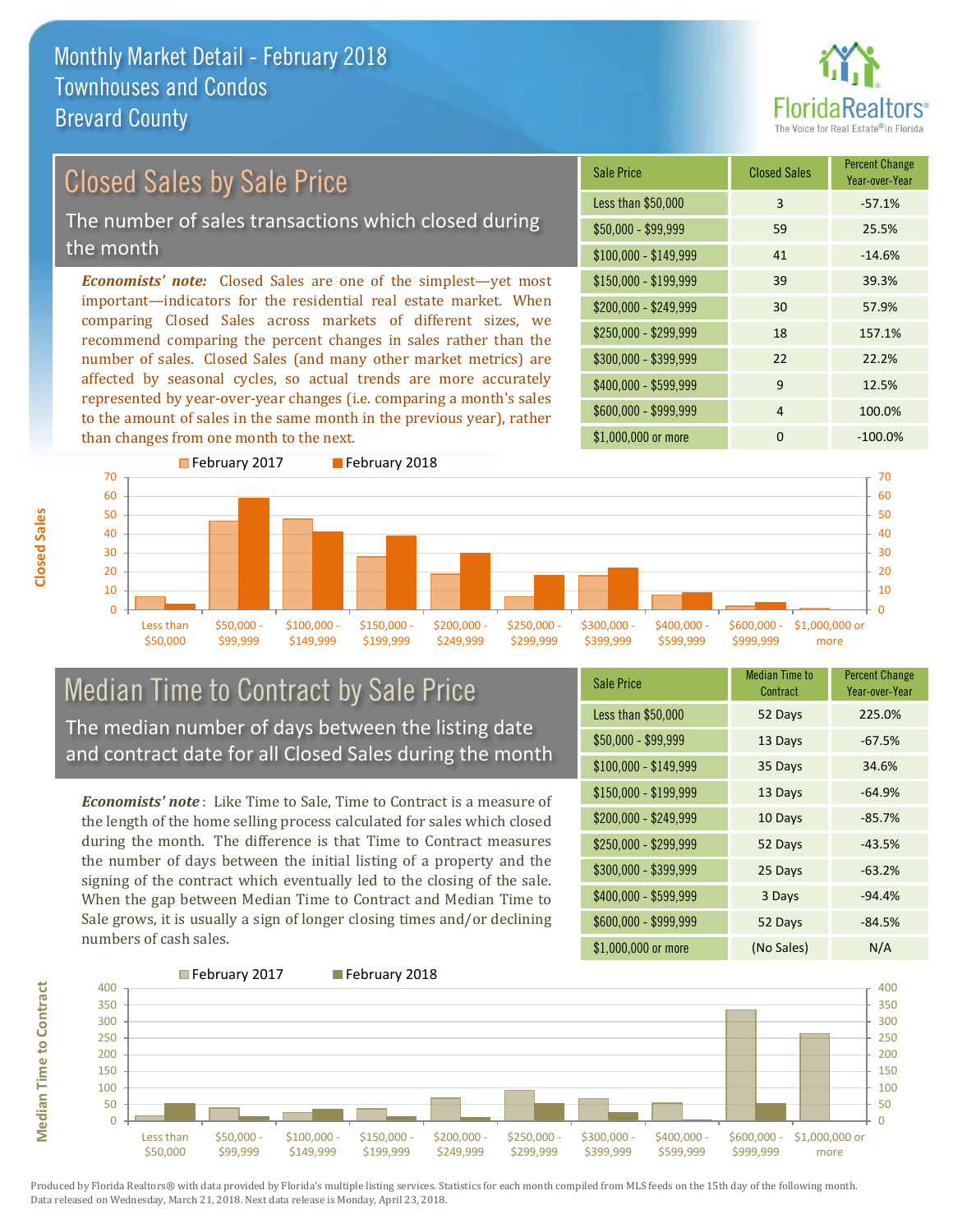

# New Listings by Initial Listing Price

The number of properties put onto the market during the month

*Economists' note:* New Listings tend to rise in delayed response to increasing prices, so they are often seen as a lagging indicator of market health. As prices rise, potential sellers raise their estimations of value—and in the most recent cycle, rising prices have freed up many potential sellers who were previously underwater on their mortgages. Note that in our calculations, we take care to not include properties that were recently taken off the market and quickly relisted, since these are not really *new* listings.





## Inventory by Current Listing Price The number of property listings active at the end of the month

*Economists' note* : There are a number of ways to define and calculate Inventory. Our method is to simply count the number of active listings on the last day of the month, and hold this number to compare with the same month the following year. Inventory rises when New Listings are outpacing the number of listings that go off-market (regardless of whether they actually sell). Likewise, it falls when New Listings aren't keeping up with the rate at which homes are going off-market.

| <b>Current Listing Price</b> | Inventory | <b>Percent Change</b><br>Year-over-Year |
|------------------------------|-----------|-----------------------------------------|
| Less than \$50,000           | 15        | $-42.3%$                                |
| $$50,000 - $99,999$          | 97        | $-34.9%$                                |
| $$100,000 - $149,999$        | 93        | $-5.1%$                                 |
| $$150,000 - $199,999$        | 74        | $-25.3%$                                |
| \$200,000 - \$249,999        | 79        | 27.4%                                   |
| \$250,000 - \$299,999        | 91        | 65.5%                                   |
| \$300,000 - \$399,999        | 152       | 6.3%                                    |
| \$400,000 - \$599,999        | 123       | $-13.4%$                                |
| \$600,000 - \$999,999        | 80        | $-7.0%$                                 |
| \$1,000,000 or more          | 12        | $-7.7%$                                 |



Produced by Florida Realtors® with data provided by Florida's multiple listing services. Statistics for each month compiled from MLS feeds on the 15th day of the following month. Data released on Wednesday, March 21, 2018. Next data release is Monday, April 23, 2018.

**Inventory**